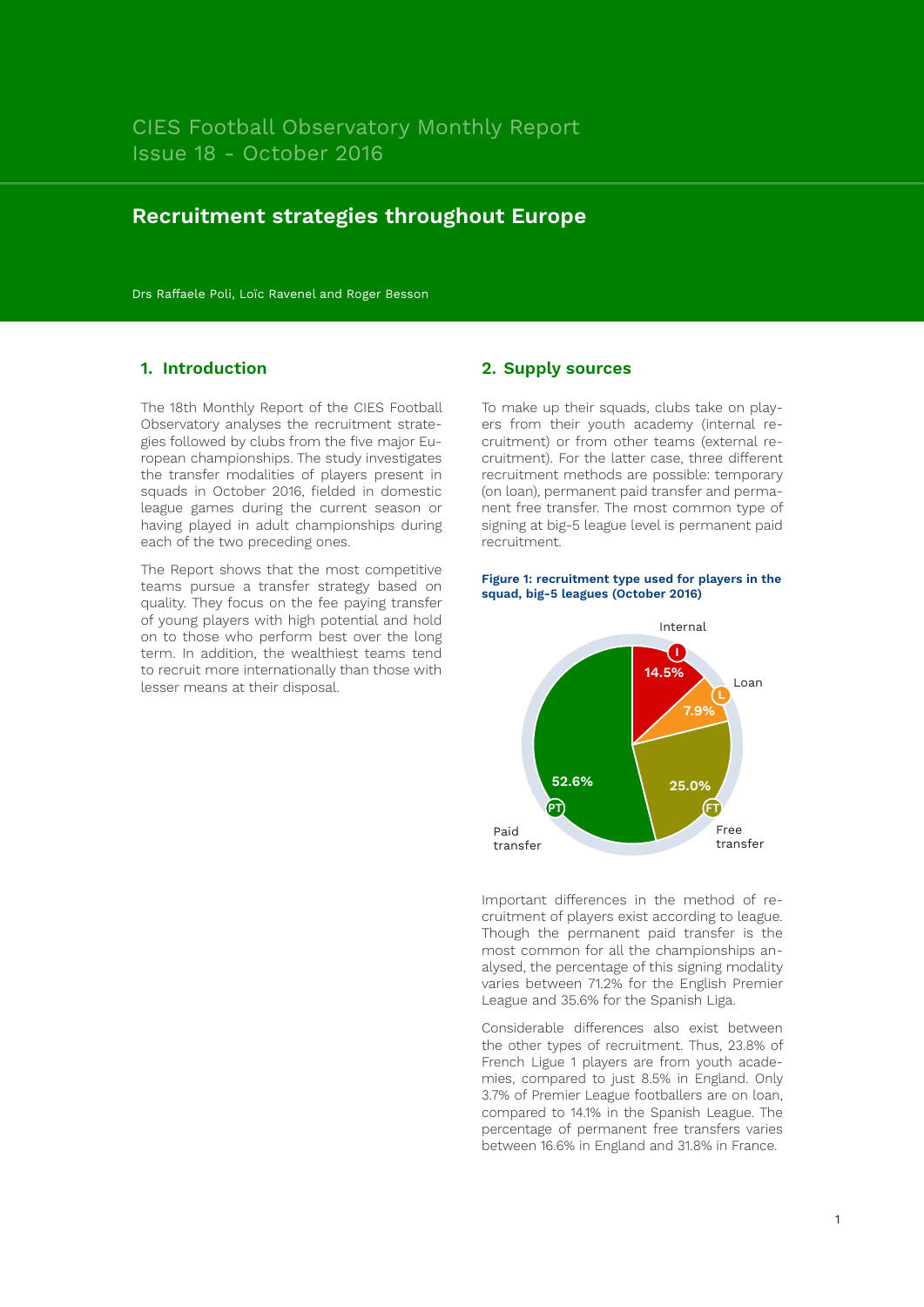

#### **Figure 2: type of recruitment used for players in the squad, by league (October 2016)**

|                |       | L.    | FΤ    |       |
|----------------|-------|-------|-------|-------|
| Premier League | 8.5%  | 3.7%  | 16.6% | 71.2% |
| Liga           | 19.2% | 14.1% | 31.1% | 35.6% |
| Ligue 1        | 23.8% | 5.1%  | 31.8% | 39.3% |
| Bundesliga     | 11.3% | 4.8%  | 23.2% | 60.7% |
| Serie A        | 9.9%  | 11.3% | 21.9% | 56.9% |
| Total          | 14.5% | 7.9%  | 25.0% | 52.6% |
|                |       |       |       |       |

Types: (I) Internal, (L) Loan, (FT) Free transfer, (PT) Paid transfer

The differences in the recruitment methods are also very clear when taking into account the sporting and economic level of teams. To determine levels, four categories were established based on the transfer fee expenditure of clubs to sign players in their 2016/17 squad: less than €25 million, between €25 and €50 million, between €50 and €200 million and more than €200 million.

While the differences for internal recruitments are small, the differences in the recourse to loans are much more marked: from 2.0% for the richest clubs to 13.3% for the less well off ones. Similarly, the percentage of permanent free transfers varies between 7.7% for the former and 42.8% for the latter. The percentage of permanent paid transfers changes in the opposite manner: 74.5% for the wealthiest clubs and 28.6% for those with the least means at their disposal.

#### **Figure 3: type of recruitment used for players in the squad, by level (October 2016)**

|         | Œ     | D         | FT.                     |       |
|---------|-------|-----------|-------------------------|-------|
| Level 1 | 15.8% | 2.0% 7.7% |                         | 74.5% |
| Level 2 | 10.3% |           | 6.7% 18.4% 64.6%        |       |
| Level 3 | 18.6% |           | 7.2% 25.0% 49.2%        |       |
| Level 4 |       |           | 15.3% 13.3% 42.8% 28.6% |       |
| Total   | 14.5% |           | 7.9% 25.0% 52.6%        |       |

Types: (I) Internal, (L) Loan, (FT) Free transfer, (PT) Paid transfer Level: (1) >200 million €, (2) 50-200, (3) 25-50, (4) <25 million €

At the level of clubs, the record values according to the type of transfer were measured for Real Sociedad for player from the academy (53.8%), Granada (46.7%) for loans, Dijon (70.4%) for permanent free transfers and Real Madrid (88.5%) for permanent paid transfers. The distribution according to the type of recruitment for all of the big-5 league clubs is available in the appendix.

### **3. Arrival timeline**

The arrival timeline in a club refers to the semester during which current squad members were recruited. Players promoted from the academy to the first team squad are not included in the analysis. On average, footballers present in the big-5 leagues in October 2016 are in their employer club since 1.9 years.

The analysis by league and club level again bring to light important gaps. Players from English clubs were recruited since a longer period than footballers from other championships: 2.3 years on average on the 1st October 2016.

This result is linked to the economic strength of English clubs. Premier League teams can indeed allow themselves to focus their recruitment on the players most under the spotlight and offer new signings long term contracts. Furthermore, they can, without qualm, let go footballers who are not giving satisfaction and, inversely, keep on long term the best performing elements.

#### **Figure 4: number of years since recruitment, by league (October 2016)**

| Premier League | 2.32 |
|----------------|------|
| Bundesliga     | 2.02 |
| Serie A        | 1.82 |
| Ligue 1        | 1.75 |
| Liga           | 1.69 |
| Total          | 1.93 |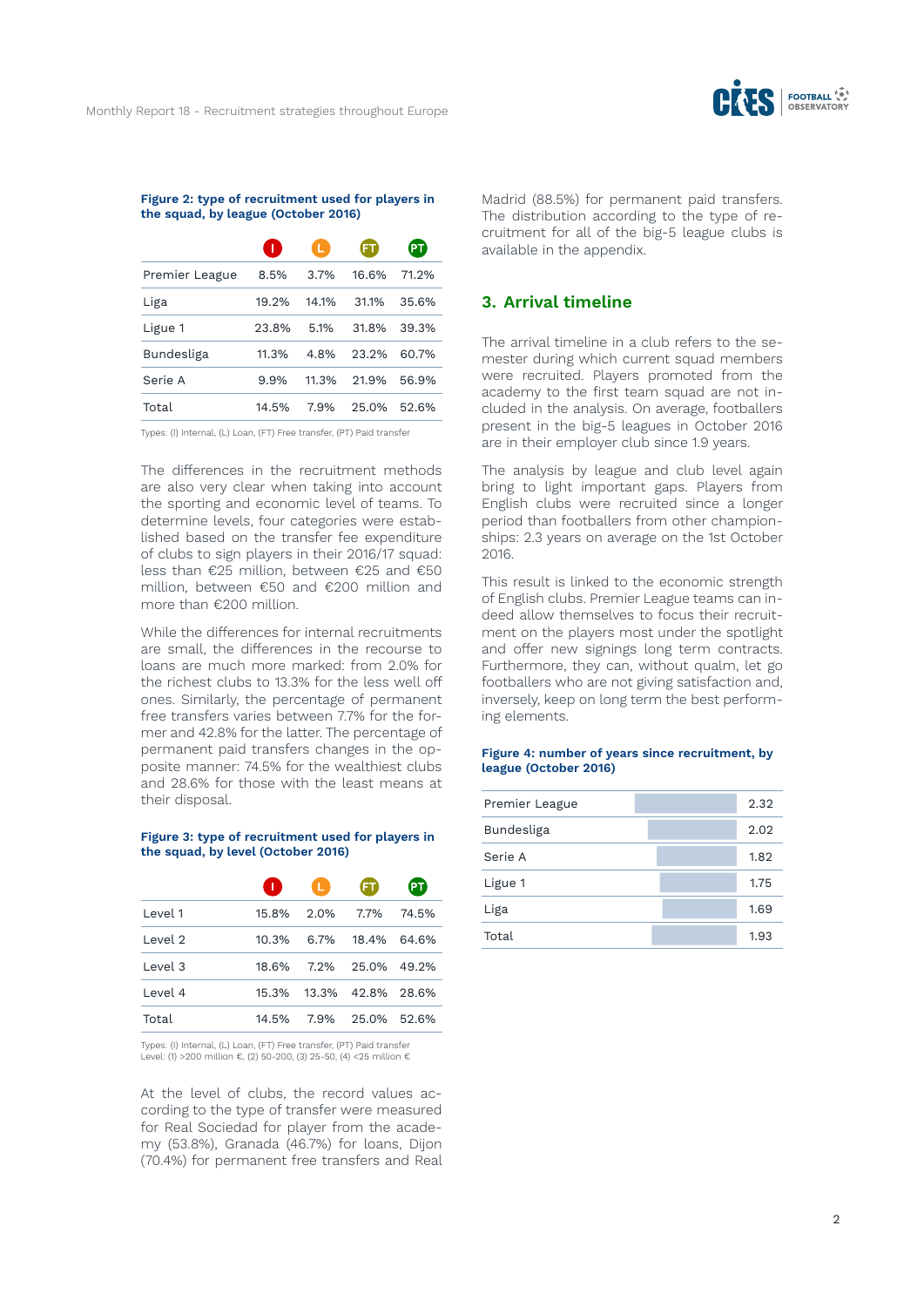

The above assessment is also valid for the richest clubs in comparison to teams with lesser means. Consequently, the former, generally speaking, have a much more stable squad than the latter. This situation gives them a competitive advantage that is often reflected in results.

#### **Figure 5: number of years since recruitment, by level (October 2016)**

| Level 1 | 2.66 |
|---------|------|
| Level 2 | 1.94 |
| Level 3 | 1.76 |
| Level 4 | 1.60 |

Level: (1) >200 million €, (2) 50-200, (3) 25-50, (4) <25 million €

Numerous wealthy and well performing clubs are at the top of the rankings for teams whose external signings have been long standing members in the squad. At the opposite end, with the exception of Lyon, clubs whose signings have more recently arrived are not among the most competitive in their respective leagues.

#### **Figure 6: clubs with the most stable/unstable recruits (October 2016)**

|                        | 1.               | Athletic Bilbao (ESP)   | $4.01*$ |
|------------------------|------------------|-------------------------|---------|
|                        | 2.               | Real Madrid (ESP)       | 3.69    |
|                        | 3.               | West Bromwich (ENG)     | 3.41    |
|                        | 4.               | Arsenal (ENG)           | 3.34    |
| Most stable recruits   | 5.               | Chievo (ITA)            | 3.29    |
|                        | 6.               | Bayern (GER)            | 3.19    |
|                        |                  | Manchester United (ENG) | 3.19    |
|                        | 8.               | Chelsea (ENG)           | 3.15    |
|                        |                  | Manchester City (ENG)   | 3.15    |
|                        |                  | 10. Juventus (ITA)      | 3.05    |
|                        |                  |                         |         |
|                        | 10.              | Nice (FRA)              | 1.18    |
|                        | 9.               | Angers (FRA)            | 1.13    |
|                        | 8.               | Crotone (ITA)           | 1.12    |
|                        | 7.               | Marseille (FRA)         | 1.08    |
|                        | 6.               | Lyon (FRA)              | 1.04    |
|                        | 5.               | Leganés (ESP)           | 0.97    |
|                        | 4.               | Eibar (ESP)             | 0.89    |
|                        | $\overline{3}$ . | Alavés (ESP)            | 0.83    |
| Most unstable recruits |                  | Osasuna (ESP)           | 0.75    |

\* Number of years since recruitment

## **4. Recruitment age**

The analysis of the age of players when they were recruited by the club represented in October 2016 also allows us to highlight important differences in transfer policies. Footballers from the youth academy are not included in the analysis. For players returning from loan, we have taken into account their age when they were first recruited by their employer club.

On the big-5 league level, the average age of players when they were signed is 25.1. Bundesliga teams focus the most on young talents. Their external signings were on average aged 24.4 years at recruitment. Conversely, Italian teams generally target more experienced players: 25.4 years.

#### **Figure 7: average age at recruitment, by league (October 2016)**

| Bundesliga     | 24.42 |
|----------------|-------|
| Premier League | 25.01 |
| Liga           | 25.29 |
| Ligue 1        | 25.34 |
| Serie A        | 25.36 |
| Total          | 25.09 |

The analysis according to club level illustrates the tendency for clubs investing the most on the transfer market to recruit younger players compared to others. Thanks to their financial means, the top clubs target their transfer policy on players with a high potential. On the other hand, due to either necessity or choice, the lesser performing teams rely more on older footballers.

#### **Figure 8: average age at recruitment, by level (October 2016)**

| Level 1 | 24.35 |
|---------|-------|
| Level 2 | 25.00 |
| Level 3 | 25.21 |
| Level 4 | 25.55 |

Level: (1) >200 million €, (2) 50-200, (3) 25-50, (4) <25 million €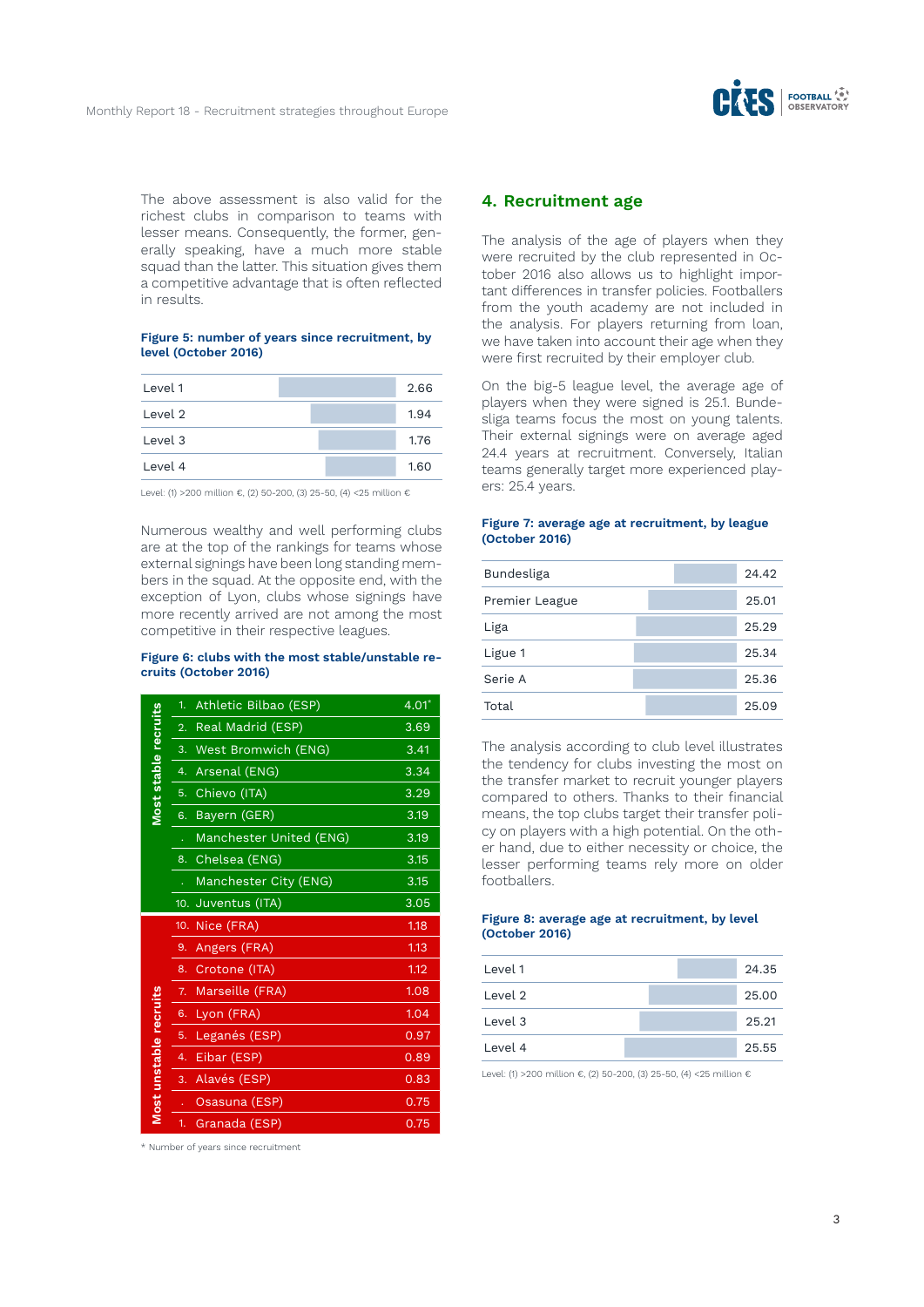

The average age of recruitment for big-5 league teams varies between 22.5 years of age for Real Madrid and 28.5 for Cagliari. The average level of clubs focussing more on young players is much higher than that of teams whose transfer policy is centred around more experienced footballers.

#### **Figure 9: most/least orientated clubs on the recruitment of young players (October 2016)**

|                   | 1.               | Real Madrid (ESP)       | $22.53*$ |
|-------------------|------------------|-------------------------|----------|
| Youngest recruits | 2.               | Leipzig (GER)           | 22.62    |
|                   | 3.               | Leverkusen (GER)        | 23.07    |
|                   | 4.               | Dortmund (GER)          | 23.30    |
|                   | 5.               | Tottenham (ENG)         | 23.35    |
|                   | 6.               | Mainz (GER)             | 23.61    |
|                   | 7.               | Bournemouth (ENG)       | 23.68    |
|                   | 8.               | Liverpool (ENG)         | 23.75    |
|                   | 9.               | Manchester United (ENG) | 23.92    |
|                   |                  | 10. Bordeaux (FRA)      | 24.00    |
|                   |                  |                         |          |
|                   |                  | 10. Sevilla (ESP)       | 26.51    |
|                   | 9.               | Metz (FRA)              | 26.60    |
|                   | 8.               | RC Deportivo (ESP)      | 26.61    |
|                   | 7.               | Guingamp (FRA)          | 26.64    |
|                   | 6.               | Nancy (FRA)             | 26.79    |
|                   | 5.               | Watford (ENG)           | 27.20    |
|                   | 4.               | Caen (FRA)              | 27.21    |
|                   | 3.               | Chievo (ITA)            | 27.24    |
| Oldest recruits   | $\overline{2}$ . | Espanyol (ESP)          | 27.66    |

\* Average age at recruitment

#### 1 For more information, please refer to **number 14 of the CIES Football Observatory Monthly Report**.

### **5. Level before recruitment**

The experience capital is a composite indicator developed by the CIES Football Observatory to take into account conjointly the level of employment of players and the level of clubs represented. We consider here the experience capital accumulated by players over the twelve months preceding the transfer to their current club. Footballers promoted to the first team squad from youth academies are not considered.

The average experience capital of new signings during the year prior to transfer is 16.1. The highest value was measured in the Premier League. This result again shows the financial clout of English clubs. From this standpoint, it is not surprising to note that the lowest value was recorded in the French Ligue 1.

#### **Figure 10: experience capital during the year prior to transfer, by league (October 2016)**

| Premier League | 19.8 |
|----------------|------|
| Liga           | 17.1 |
| Serie A        | 15.4 |
| Bundesliga     | 14.7 |
| Ligue 1        | 13.0 |
| Total          | 16.1 |

The differences according to the level of clubs are even more marked. The experience capital of recruits of the wealthiest teams is over twice that of the less well off clubs. The difference between teams having invested more than €200 million to make up their current squad and those having spent between €50 and €200 million is also very marked: +52%. The domination of the big clubs reflects this difference.

#### **Figure 11: experience capital during the year prior to transfer, by level (October 2016)**

| Level 1 | 25.4 |
|---------|------|
| Level 2 | 16.7 |
| Level 3 | 14.4 |
| Level 4 | 11.1 |

Level: (1) >200 million €, (2) 50-200, (3) 25-50, (4) <25 million €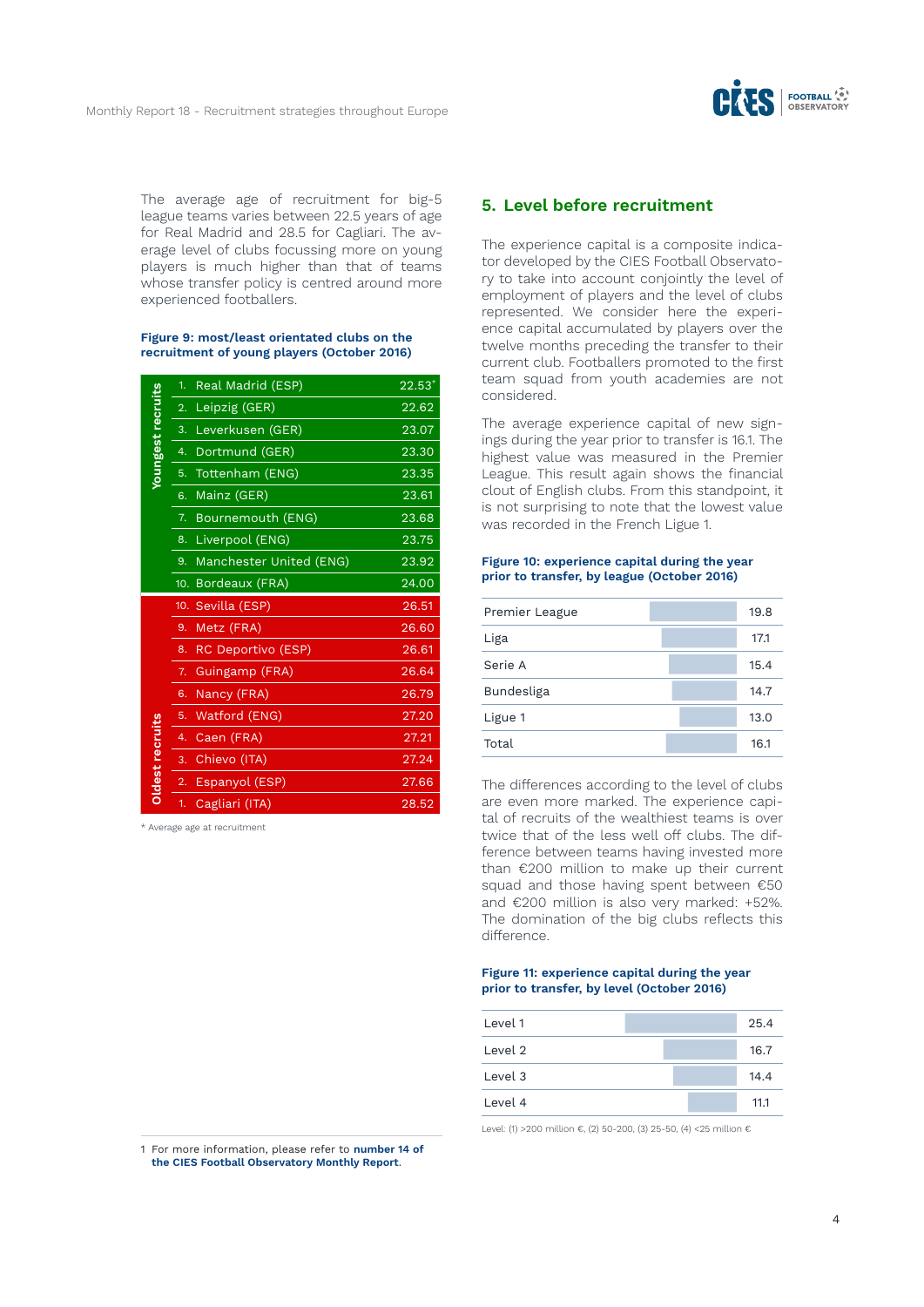

The highest value for experience capital during the year preceding the transfer was recorded for Manchester City: 33.3. With the exception of Dortmund, all the teams that have qualified at least once for a Champions League final since 2010/11 are present in the top ten rankings: Barcelona, Manchester United, Bayern Munich, Real Madrid, Atlético Madrid and Juventus.

#### **Figure 12: clubs recruiting the least/most players in the spotlight (October 2016)**

|                            | 1. | Manchester City (ENG)   | $33.3*$ |
|----------------------------|----|-------------------------|---------|
|                            | 2. | Real Madrid (ESP)       | 30.4    |
|                            | 3. | Manchester United (ENG) | 30.3    |
|                            | l, | Chelsea (ENG)           | 30.3    |
|                            | 5. | Bayern (GER)            | 30.1    |
|                            | 6. | Barcelona (ESP)         | 29.6    |
| Highest experience capital | 7. | Juventus (ITA)          | 29.0    |
|                            | 8. | Paris SG (FRA)          | 28.6    |
|                            | 9. | Atlético Madrid (ESP)   | 26.8    |
|                            |    | 10. Liverpool (ENG)     | 26.7    |
|                            |    |                         |         |
|                            |    | 10. Metz (FRA)          | 10.6    |
|                            | 9. | Empoli (ITA)            | 10.2    |
|                            |    | Osasuna (ESP)           | 10.1    |
|                            | 7. | Palermo (ITA)           | 10.1    |
|                            | 6. | Angers (FRA)            | 9.1     |
|                            | 5. | Bastia (FRA)            | 8.7     |
|                            | 7. | Crotone (ITA)           | 8.5     |
|                            | 3. | Dijon (FRA)             | 8.1     |
| Lowest experience capital  | 2. | Darmstadt (GER)         | 8.0     |

\* experience capital during the year prior to transfer

## **6. Geography of recruitment**

The legal constraints on the international recruitment of footballers have been progressively done away with since the early 1990's. Though quotas still exist, they are far less restrictive than in the past. In total, 41.2% of players present in the big-5 leagues in October 2016 were recruited from abroad by their current team.

Premier League clubs have the most international recruitment at 46.8%. Though the level of foreign players in Italy is almost as high as in England, the percentage of international recruitments is 10% lower. This gap is mainly explained by the high level of internal mobility of expatriate players in Italy.

#### **Figure 13: % of players recruited from foreign clubs, by league (October 2016)**

| Premier League | 46.8% |
|----------------|-------|
| Liga           | 41.9% |
| Ligue 1        | 40.0% |
| Bundesliga     | 39.1% |
| Serie A        | 37.7% |
| Total          | 41.2% |

The clubs investing the most on the transfer market have a substantially more international recruitment than the others. More than half of the players from the top teams have been recruited from abroad (55.4%). This percentage is only 28.3% for clubs having spent less than €25 million in transfer fees while putting together their current squad.

#### **Figure 14: % of players recruited from foreign clubs, by level (October 2016)**

| Level 1 | 55.4% |
|---------|-------|
| Level 2 | 42.6% |
| Level 3 | 44.8% |
| Level 4 | 28.3% |
|         |       |

Level: (1) >200 million €, (2) 50-200, (3) 25-50, (4) <25 million €

The financial possibility to target the very best talents stimulates the internationalisation of recruitment areas. Nevertheless, the wealthiest clubs are not inclined towards risk taking.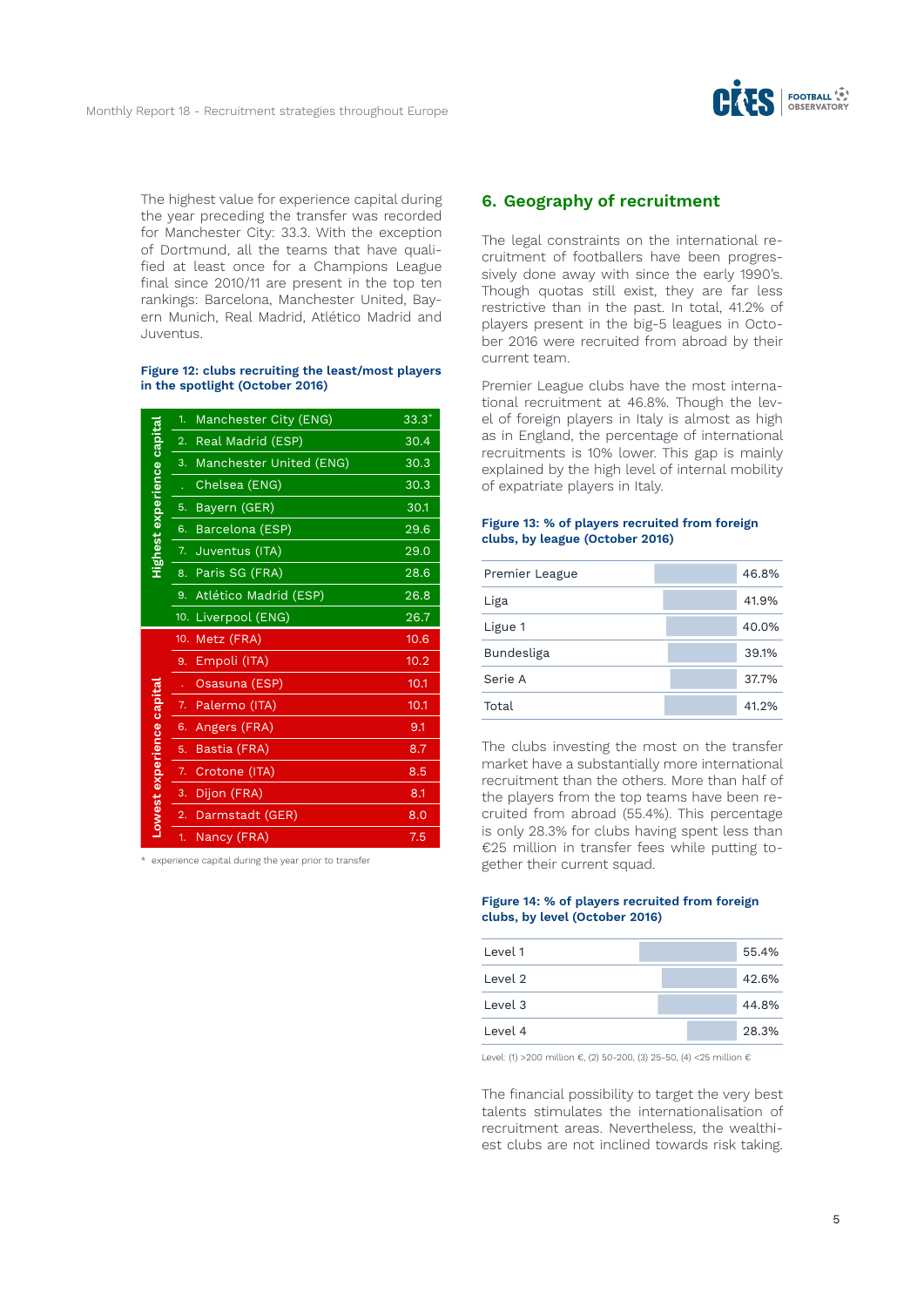

They indeed often prefer to recruit players who have already proven themselves in the most competitive championships, in particular the four other major European leagues, Portugal and the Netherlands.

At one extreme, no member of the Athletic Bilbao squad was recruited abroad. Sassuolo and Chievo also focus their signing policy na tionally. At the other extreme, 81% of players from Fiorentina and Chelsea were imported. Alongside Chelsea, in the top ten of clubs with the most international recruitment are many other wealthy teams: notably Paris St-Ger main, Manchester City and Real Madrid.

#### **Figure 15: clubs recruiting the most/least abroad, by club (October 2016)**

|                             | 1. | Fiorentina (ITA)      | $*81.0\%$ |
|-----------------------------|----|-----------------------|-----------|
|                             |    | Chelsea (ENG)         | 81.0%     |
|                             | 3. | Lazio (ITA)           | 79.2%     |
|                             | 4. | Manchester City (ENG) | 77.3%     |
|                             | 5. | Paris SG (FRA)        | 76.5%     |
|                             | 6. | Palermo (ITA)         | 73.9%     |
|                             | 7. | Sevilla (ESP)         | 72.7%     |
| Recruiting the most abroad  | 8. | Real Madrid (ESP)     | 70.8%     |
|                             | 9. | Udinese (ITA)         | 69.2%     |
|                             |    | 10. West Ham (ENG)    | 68.0%     |
|                             |    |                       |           |
|                             |    | 10. Angers (FRA)      | 16.0%     |
|                             |    | West Bromwich (ENG)   | 15.8%     |
|                             | 8. | Osasuna (ESP)         | 15.8%     |
|                             | 7. | Crotone (ITA)         | 14.8%     |
|                             | 6. | Empoli (ITA)          | 14.3%     |
|                             | 5. | Gijón (ESP)           | 11.8%     |
|                             | 4. | Bournemouth (ENG)     | 10.7%     |
|                             | 3. | Chievo (ITA)          | 7.4%      |
| Recruiting the least abroad | 2. | Sassuolo (ITA)        | 3.8%      |

\* % of players recruited from foreign clubs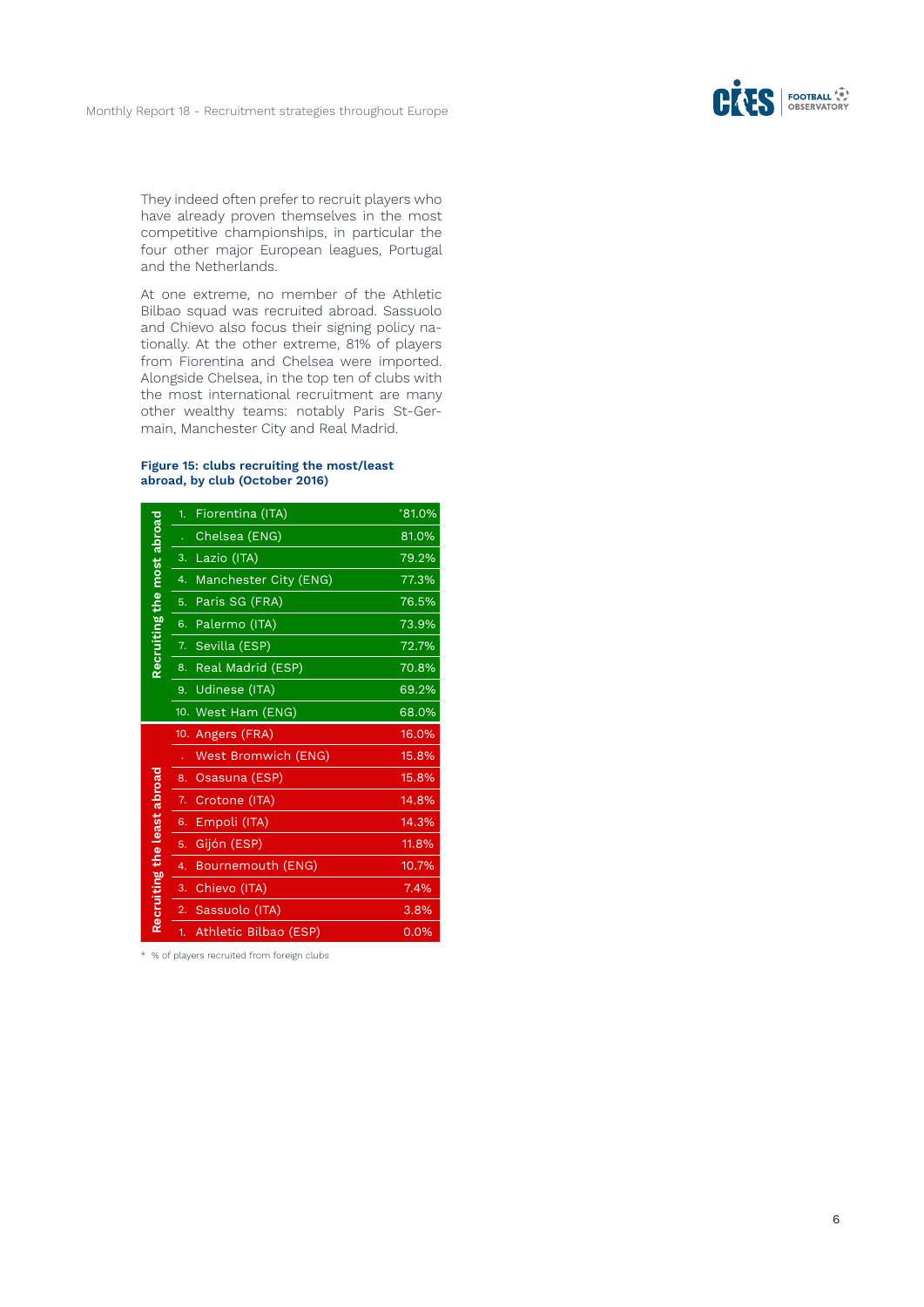

 $\bullet$ 

# **Annexe: type of recruitment used for players in the squad, by club (October 2016)**

| Premier League  | Г       | L       | (FT   | PT)   |
|-----------------|---------|---------|-------|-------|
| Arsenal         | 21.4%   | 0.0%    | 3.6%  | 75.0% |
| Bournemouth     | $0.0\%$ | 7.1%    | 28.6% | 64.3% |
| Burnley         | 8.0%    | 8.0%    | 16.0% | 68.0% |
| Chelsea         | 12.5%   | 0.0%    | 0.0%  | 87.5% |
| Crystal Palace  | $0.0\%$ | 4.0%    | 12.0% | 84.0% |
| Everton         | 21.9%   | 3.1%    | 6.2%  | 68.8% |
| Hull City       | $0.0\%$ | 4.0%    | 16.0% | 80.0% |
| Leicester       | 8.0%    | 0.0%    | 20.0% | 72.0% |
| Liverpool       | 7.4%    | $0.0\%$ | 18.5% | 74.1% |
| Manchester City | 8.3%    | $0.0\%$ | 4.2%  | 87.5% |
| Manchester Utd  | 11.1%   | $0.0\%$ | 7.4%  | 81.5% |
| Middlesbrough   | 3.8%    | 7.7%    | 30.8% | 57.7% |
| Southampton     | 15.4%   | $0.0\%$ | 11.5% | 73.1% |
| Stoke           | $0.0\%$ | 10.7%   | 32.2% | 57.1% |
| Sunderland      | 11.5%   | 11.5%   | 23.2% | 53.8% |
| Swansea         | $0.0\%$ | 0.0%    | 12.5% | 87.5% |
| Tottenham       | 17.4%   | $0.0\%$ | 4.3%  | 78.3% |
| Watford         | 0.0%    | 3.8%    | 38.5% | 57.7% |
| West Bromwich   | 17.4%   | 4.3%    | 21.8% | 56.5% |
| West Ham        | 3.8%    | 7.7%    | 23.1% | 65.4% |

| Liga            | T       | L       | FT    | PT    |
|-----------------|---------|---------|-------|-------|
| Alayés          | 10.7%   | 28.6%   | 46.4% | 14.3% |
| Athletic Bilbao | 42.3%   | 0.0%    | 26.9% | 30.8% |
| Atlético Madrid | 17.4%   | $0.0\%$ | 17.4% | 65.2% |
| Barcelona       | 26.9%   | 3.8%    | 7.8%  | 61.5% |
| <b>Betis</b>    | 16.0%   | 12.0%   | 32.0% | 40.0% |
| Celta Vigo      | 30.8%   | 3.8%    | 23.1% | 42.3% |
| Eibar           | 8.3%    | 16.7%   | 41.7% | 33.3% |
| Espanyol        | 16.7%   | 12.5%   | 33.3% | 37.5% |
| Gijón           | 29.2%   | 16.7%   | 45.8% | 8.3%  |
| Granada         | 3.3%    | 46.7%   | 33.3% | 16.7% |
| Las Palmas      | 24.2%   | $0.0\%$ | 58.6% | 17.2% |
| Leganés         | $0.0\%$ | 34.8%   | 52.2% | 13.0% |
| Málaga          | 21.7%   | 17.4%   | 26.1% | 34.8% |
| Osasuna         | 36.7%   | 9.9%    | 46.7% | 6.7%  |
| RC Deportivo    | 4.3%    | 26.1%   | 52.2% | 17.4% |
| Real Madrid     | 7.7%    | 0.0%    | 3.8%  | 88.5% |
| Real Sociedad   | 53.8%   | 3.8%    | 15.5% | 26.9% |
| Sevilla         | 12.0%   | 16.0%   | 4.0%  | 68.0% |
| Valencia        | 13.0%   | 17.4%   | 17.4% | 52.2% |
| Villarreal      | 11.1%   | 14.9%   | 25.9% | 48.1% |

Types: (I) Internal, (L) Loan, (FT) Free transfer, (PT) Paid transfer

| Ligue 1         | T     | L       |       | PT    |
|-----------------|-------|---------|-------|-------|
| Angers          | 3.8%  | 0.0%    | 65.4% | 30.8% |
| Bastia          | 23.1% | 19.2%   | 46.2% | 11.5% |
| <b>Bordeaux</b> | 33.3% | 3.7%    | 14.9% | 48.1% |
| Caen            | 12.0% | 0.0%    | 56.0% | 32.0% |
| Dijon           | 7.4%  | 3.7%    | 70.4% | 18.5% |
| Guingamp        | 15.4% | 3.8%    | 46.2% | 34.6% |
| Lille           | 8.3%  | 4.2%    | 25.0% | 62.5% |
| Lorient         | 15.4% | $0.0\%$ | 30.8% | 53.8% |
| Lyon            | 52.0% | 0.0%    | 12.0% | 36.0% |
| Marseille       | 14.8% | 18.6%   | 29.6% | 37.0% |
| Metz            | 31.0% | 3.4%    | 51.7% | 13.9% |
| Monaco          | 28.0% | $0.0\%$ | 8.0%  | 64.0% |
| Montpellier     | 32.0% | 8.0%    | 24.0% | 36.0% |
| Nancy           | 22.2% | 7.4%    | 59.3% | 11.1% |
| <b>Nantes</b>   | 41.7% | 0.0%    | 20.8% | 37.5% |
| Nice            | 33.3% | 10.0%   | 13.4% | 43.3% |
| Paris SG        | 32.0% | $0.0\%$ | 4.0%  | 64.0% |
| Rennes          | 10.7% | 3.6%    | 35.7% | 50.0% |
| St-Etienne      | 25.9% | 7.4%    | 11.1% | 55.6% |
| Toulouse        | 34.6% | 7.7%    | 7.7%  | 50.0% |

Types: (I) Internal, (L) Loan, (FT) Free transfer, (PT) Paid transfer

Types: (I) Internal, (L) Loan, (FT) Free transfer, (PT) Paid transfer

| Serie A    | 0     | L.    | FT    | PT    |
|------------|-------|-------|-------|-------|
| Atalanta   | 14.3% | 17.9% | 21.4% | 46.4% |
| Bologna    | 6.9%  | 10.4% | 17.2% | 65.5% |
| Cagliari   | 12.5% | 8.3%  | 25.0% | 54.2% |
| Chievo     | 3.6%  | 7.1%  | 50.0% | 39.3% |
| Crotone    | 0.0%  | 25.9% | 48.2% | 25.9% |
| Empoli     | 16.0% | 28.0% | 32.0% | 24.0% |
| Fiorentina | 16.0% | 24.0% | 4.0%  | 56.0% |
| Genoa      | 3.7%  | 11.2% | 40.7% | 44.4% |
| Inter      | 7.7%  | 0.0%  | 15.4% | 76.9% |
| Juventus   | 11.1% | 7.4%  | 11.1% | 70.4% |
| Lazio      | 20.0% | 0.0%  | 20.0% | 60.0% |
| Milan      | 21.4% | 7.1%  | 10.8% | 60.7% |
| Napoli     | 14.8% | 0.0%  | 7.4%  | 77.8% |
| Palermo    | 11.6% | 3.8%  | 19.2% | 65.4% |
| Pescara    | 3.8%  | 23.1% | 26.9% | 46.2% |
| Roma       | 12.0% | 16.0% | 4.0%  | 68.0% |
| Sampdoria  | 3.8%  | 11.6% | 26.9% | 57.7% |
| Sassuolo   | 3.7%  | 7.4%  | 14.8% | 74.1% |
| Torino     | 3.6%  | 10.7% | 28.6% | 57.1% |
| Udinese    | 10.3% | 10.3% | 13.9% | 65.5% |

Types: (I) Internal, (L) Loan, (FT) Free transfer, (PT) Paid transfer